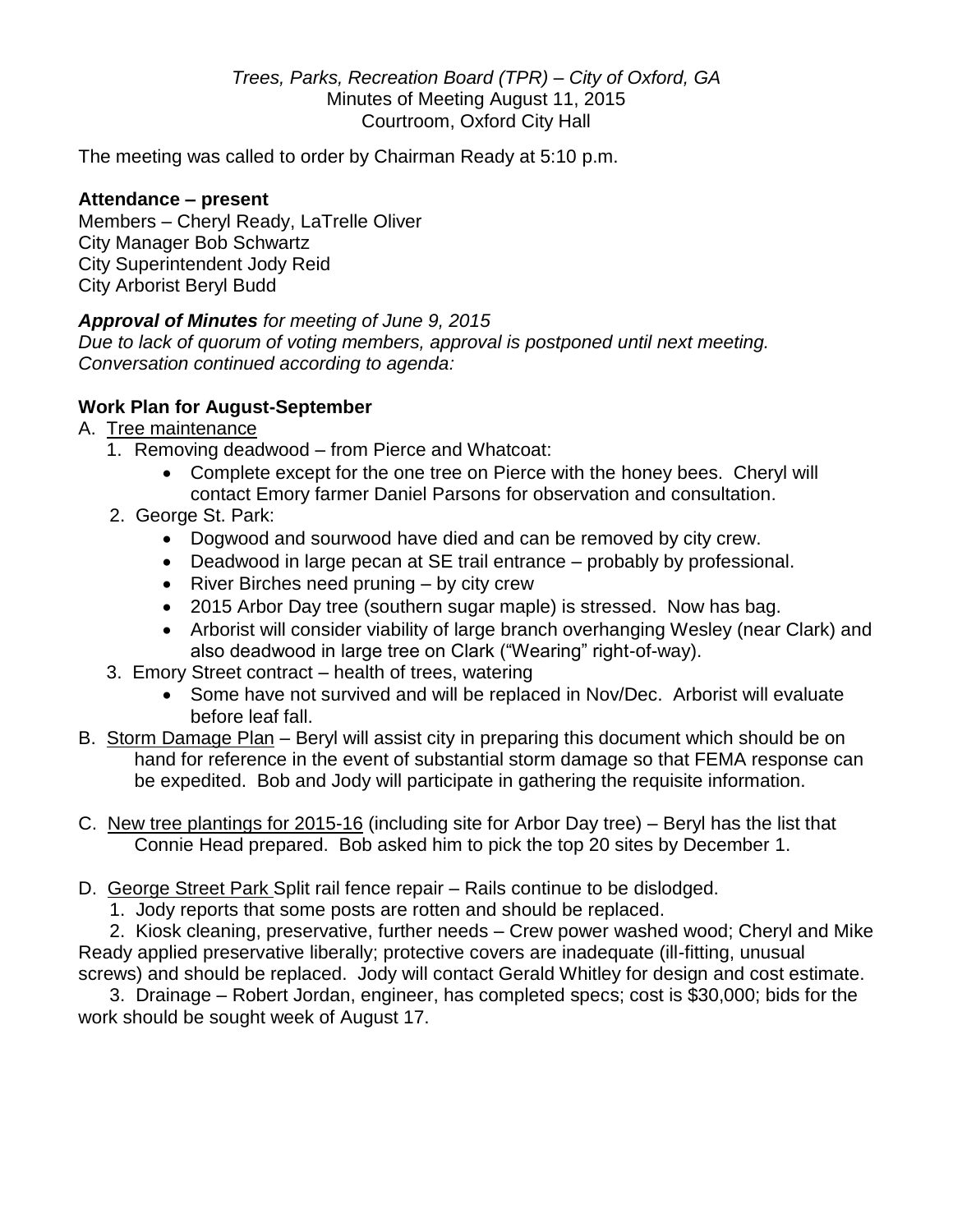# E. Mitchell Street Park

- 1. Jody reports that Anderson has placed timbers to define a parking area.
- 2. Jody replanted the seedlings Beryl provided to replace those mowed in error.

F. Pocket Parks – Bob offered print-outs (maps attached to filed minutes) of 8 possible sites that were picked after looking at a map of all city owned property. Of those, money is available for 4. Consensus of those in attendance is that City Council should address location preferences, guided by where the kids live, willingness of neighbors, and distribution of sites throughout the city. Further suggestions included inviting site neighbors to attend discussions at separate meetings for each of the sites prioritized by Council and TPR Board; also, an online survey might be a helpful tool for citizen input.

G. Emory Street revitalization plan committee - Cheryl and Andrea have not been able to schedule a visit with Mrs. Grace Phillips, whose property is most exposed after removal of street trees.

H. Clearing of right-of-way encroachment – Fletcher and Wesley Streets – Ten volunteers worked at Wesley Street on Saturday morning, June 27, 2015, from 8:00 until 11:00: the O'Toole family of 5, Anderson and Mary Wright, Beryl Budd, Erik Oliver, LaTrelle Oliver. The arborist's report is attached to these minutes. Jody will proceed with the work as directed by Arborist Budd in mid-September.

- I. Arbor Day, 2016, committee Seth Hawking of GUFC was attending a conference and so was not in attendance. Planning continues.
- J. Concerns and announcements
	- Mowing company has been repeatedly directed to remove trash before mowing.
	- Some street signs have been straightened.
	- Growth award Beryl can see if the never-received plaque can be acquired now.
	- Andrea O'Toole proposed in writing that the site of the future family park include a memorial flag pole and monument/plaque honoring our veterans. See attachment. Cheryl and Beryl reported that grants are available that could help with this project.
- K. Conversation ended at 6:20 p.m.
- L. Next meeting October 13, 2015

\_\_\_\_\_\_\_\_\_\_\_\_\_\_\_\_\_\_\_\_\_\_\_\_\_\_\_\_

LaTrelle Oliver, Secretary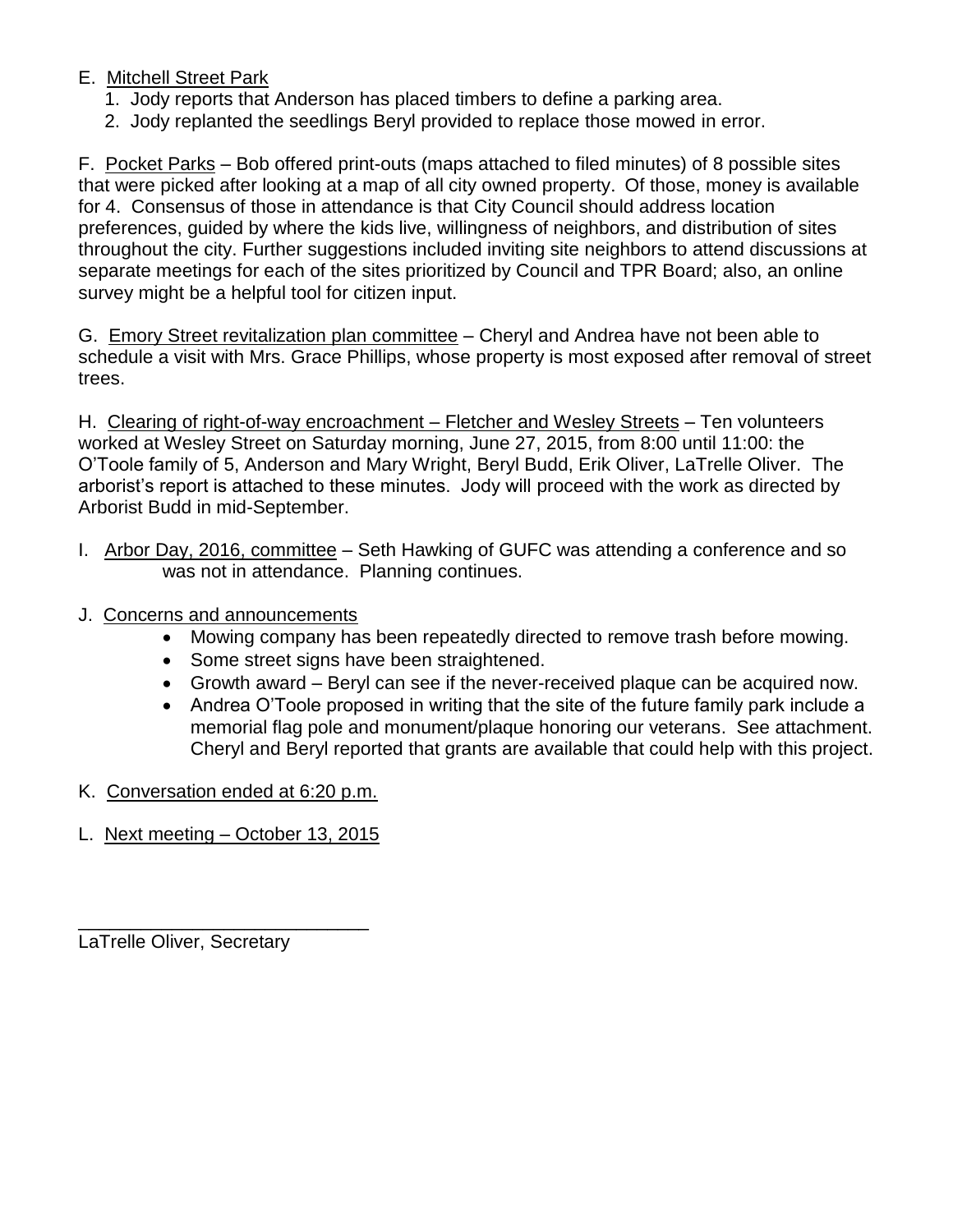#### **Attachment #1 Wesley Street TPR pruning – Beryl Budd**

To Jody Reid CC Bob Schwartz LaTrelle Oliver Cheryl Ready

July 17 Jody,

I recently worked as a volunteer with the Trees, Parks, and Recreation Board and others in the cleaning up of the right of way along the old sidewalk along Wesley St. across from the George St. Park. Volunteers cut privet, small trees, vines and other brush along the area. Some of the cut tree stumps were treated with herbicide to help prevent re-sprouting. The primary goals are to reclaim the right of way, expose the old sidewalk, and give existing planted street trees space needed to develop full canopy. The following are my recommendations for continued work along this area to help in meeting these goals:

- Prune large limbs extending over street trees this winter during the dormant season. This may be something the city crew can do with the bucket truck or we can get this done during the next contract pruning project.
- Allow privet and other vegetation to re-sprout during the months of July and August. Spray with a brush killer such as glyphosate (Roundup) about mid September. Larger stems that may re-sprout can be cut again at ground level and then spray the stump immediately with a brush killer.

I will be following up with Trees, Parks, and Recreation Board on this project. Please call if you have any questions.

Beryl Budd City Arborist 404-357-0827